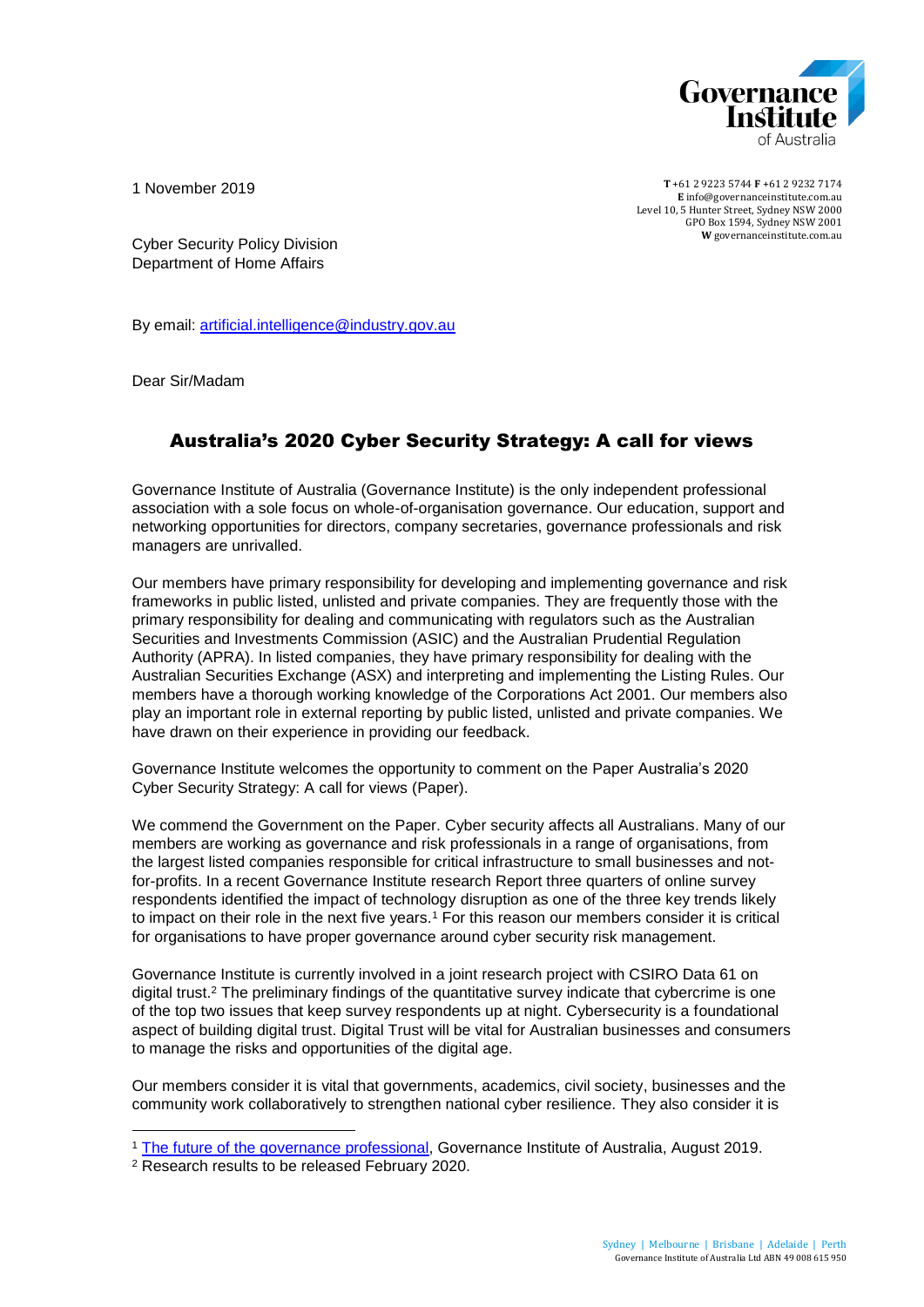important not only to acknowledge the risks in this area, but also the opportunities for Australia to develop and export expertise in cyber security capability.

This submission makes some general comments on the issues raised by the Paper.

## **1. Preliminary - What is your view of the cyber threat environment? What threats should Government be focusing on?**

Our members consider a useful way of considering the range of cyber threats involves looking through different lens – individuals, small business, corporations and public sector entities. Each of these groups have unique cyber issues, although many of the threats are common across these different groups.

- Threats to individuals include:
	- o cyber-bullying
	- o failure to read or understand long and complex terms of use
	- o identity theft, and
	- o the power of digital platforms
- Threats to small business and corporations include:
	- o denial of service attacks
	- o identity theft

1

- o data breaches and information theft
- o data encryption, and
- o tricking customers and others into making illegitimate payments
- Threats to public sector entities are the same as those identified above, but present an opportunity for government to be more demanding in terms of compliance with policies and standards.

Our members consider that given the pervasive nature of the cyber threat environment there needs to be a coordinated effort across all groups, although given their roles our members' comments are primarily focused on threats affecting small business, corporations and the public sector.

## **2. Organisational ownership of cyber security risk**

The most recent edition of the ASX CGC's Corporate Governance Principles and Recommendations (Corporate Governance Principles and Recommendations) explicitly acknowledges the importance of an organisation's risk management framework dealing adequately with cyber-security risk.<sup>3</sup> Recognising and managing risk is a key aspect of the governance of organisations and a board's oversight role. While the Corporate Governance Principles and Recommendations are directed at listed entities they are the leading Australian statement on corporate governance and influence the governance practices of Australian organisations of all types. Responsibility for managing the risks posed by cyber is an important part of the governance of risk in organisations.

Board responsibility for cyber security in APRA regulated entities is also explicitly addressed in APRA *CPS 234 Information Security* (CPS 234). CPS 234 is intended to ensure that APRAregulated entities take measures to be resilient against information security incidents (including cyberattacks) and provides that the boards of these entities are ultimately responsible for information security. Under CPS 234 these entities must clearly define the information securityrelated roles and responsibilities of the Board, senior management, governing bodies and individuals.

<sup>3</sup> Commentary to Recommendation 7.2, *[Corporate Governance Principles and](https://www.asx.com.au/documents/asx-compliance/cgc-principles-and-recommendations-fourth-edn.pdf)*  [Recommendations](https://www.asx.com.au/documents/asx-compliance/cgc-principles-and-recommendations-fourth-edn.pdf), 4<sup>th</sup> edition, 2019, ASX Corporate Governance Council at page 27.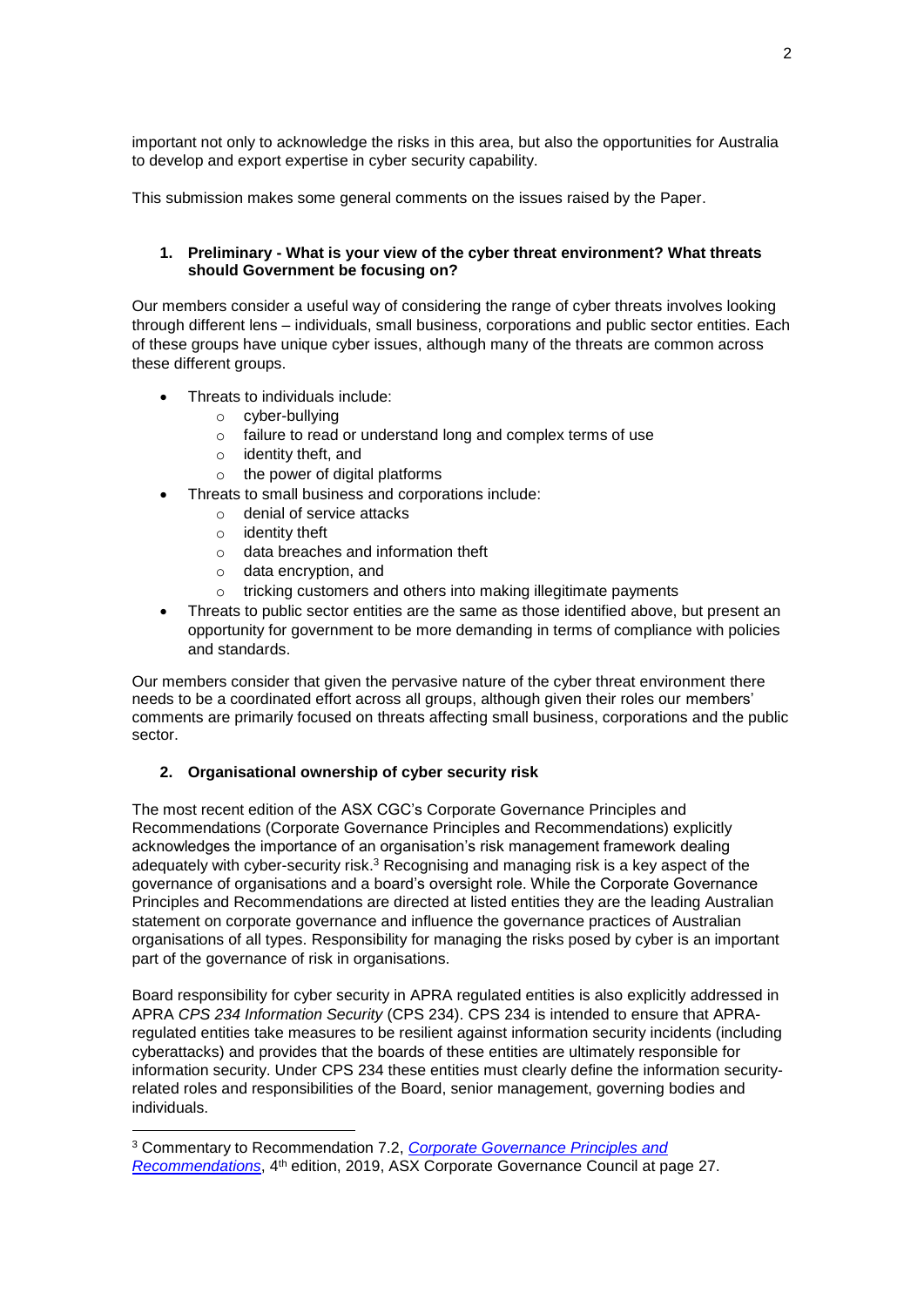In many other organisations responsibility for cyber security risk remains the domain of the IT department. Cyber security breaches can occur in organisations of all kinds and our members consider that cyber security needs to be understood as an important part of any organisation's risk management framework. <sup>4</sup> Given the dependence of almost all staff in all areas of a business on use of the internet, the responsibility for cyber security needs to become mainstream in organisations in the same way that responsibility for data privacy is now widely accepted as a universal responsibility with appropriate board oversight. While cyber security remains the responsibility of the IT department in organisations and has a low risk profile it will not attract the funding and resources needed.

Organisations such ours play an important role in promoting best practice and encouraging a holistic approach to governance and risk. Strategic partnerships with organisations such as ours, through targeted campaigns, could help to embed cyber security risk as an organisational wide issue with senior leaders, executives and upskilling of Boards in understanding critical infrastructure risks and their cyber risk appetite<sup>5</sup>.

**Governance Institute recommends** that cyber security needs to be seen as whole-ofbusiness risk management issue and become a standing agenda item for organisations' governance committees. Cyber security awareness needs to become part of organisations' risk management culture. **Governance Institute also recommends** strategic partnerships with organisations through targeted campaigns to help embed cyber security risk as an organisational wide issue.

### **3. Building a network of skilled professionals**

1

Our members consider it is critical to maintain and expand on efforts to increase understanding and awareness of cyber security in all organisations. In 2017, Australian companies predicted '…*17% of cyber security positions advertised would go unfilled.*.'. <sup>6</sup> This is not unique to Australia and there is in fact a worldwide deficit of cyber security skills … 'The reality is that there are simply not enough skilled humans available to properly plan, manage, integrate, and optimize security devices, strategies and protocols.'7

A recent study on the role of boards in driving organisational innovation found, amongst other things, that Australian directors are not prioritising innovation or disruption risks to the extent seen in overseas boardrooms, suggesting Australian boards underestimate looming strategic risks. The Study also found Australian boards lack critical technical and innovation skills and that more must be done to broaden the talent pool.<sup>8</sup> Our members consider that the level of awareness of the importance of cyber security is for many organisations and boards at a formative stage. This needs to change.

As governance and risk professionals our members often play a key role in highlighting to boards, areas where boards may require additional skills or emphasis. One area our members have highlighted is the difficulty of locating appropriate materials and training. While there have been a number of initiatives such as the Academic Centres of Cyber Security Excellence

<sup>4</sup> *[Your whole business is basically gone](https://www.smh.com.au/business/small-business/your-whole-business-is-basically-gone-gillian-franklin-hit-by-2-million-cyber-attack-20191021-p532ri.html?btis)*, Sydney Morning Herald, 23 October 2019.

<sup>5</sup> [https://www.aspi.org.au/report/protecting-critical-national-infrastructure-era-it-and-ot](https://www.aspi.org.au/report/protecting-critical-national-infrastructure-era-it-and-ot-convergence)[convergence](https://www.aspi.org.au/report/protecting-critical-national-infrastructure-era-it-and-ot-convergence)

<sup>6</sup> See [https://ministers.pmc.gov.au/tehan/2017/new-program-build-australias-frontline-cyber](https://ministers.pmc.gov.au/tehan/2017/new-program-build-australias-frontline-cyber-security-workforce)[security-workforce,](https://ministers.pmc.gov.au/tehan/2017/new-program-build-australias-frontline-cyber-security-workforce) February 2017.

<sup>&</sup>lt;sup>7</sup> [Here's how we can tackle the growing cybersecurity skills gap](https://www.weforum.org/agenda/2019/01/addressing-the-growing-cybersecurity-skills-gap/), World Economic Forum, Agenda, 23 January 2019.

<sup>8</sup> *[Driving Innovation The Boardroom Gap](https://aicd.companydirectors.com.au/advocacy/research/driving-innovation-the-boardroom-gap)*, September 2019, Australian Institute of Company **Directors**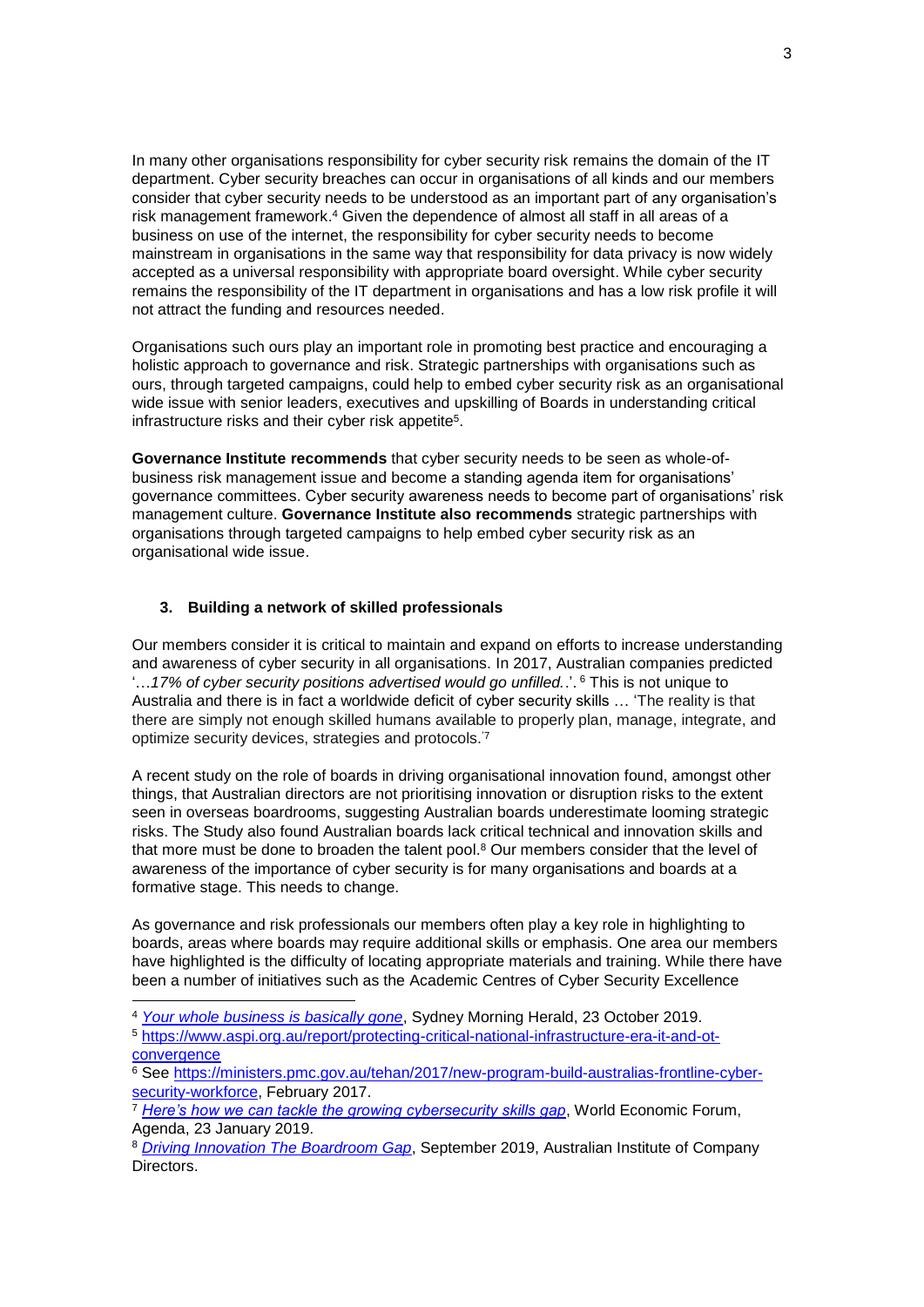established by Government, , established as part of the 2016 Cyber Security Strategy and the commitment of \$1.9M in funding, much more remains to be done and the level of take up outside specialist discipline remains low.

Our members consider that there is a need to support innovative programs aimed at addressing the skills shortage, for example collaborations between businesses and universities. <sup>9</sup> Our members also see a need for education and training to embed cyber security skills in governance professionals such as risk managers and internal audit. This is key given the important role they play in risk management. Our members report that while there are a number of cyber security courses and certifications in the market, it can be difficult to determine the most appropriate training. In many cases training is only accessible through a specialisation within a tertiary course.

Our members also consider one area where Government could play a role is independent guidance on the best cyber security qualifications for various levels of need. Initiatives similar to the Government's focus on the importance of STEM might be useful.

If there is an urgent need to increase education and awareness in this area, this also represents an opportunity for Australia to lead the world in developing cybersecurity professionals and expertise and to export these skills globally. Australia can play a key role in developing new training and education courses, and promoting cybersecurity as a future career, noting that this is a longer term solution and the need for these skills is increasing exponentially

**Governance Institute recommends** that one area where Government could play a role is independent guidance on the best cyber security qualifications for various levels of need. Initiatives similar to the Government's focus on the importance of STEM might be useful. **Governance Institute also recommends** that Government consider the key role Australia can play in developing new training and education courses, and promoting cybersecurity as a future career, noting that this is a longer term solution and the need for these skills is increasing exponentially.

## **4. Regulation**

While there is an existing regulatory framework in place including the Privacy Act, APRA Standards and ASIC and the Corporations Act, the evidence suggests that the status quo will be ineffective in the long term. Our members consider that it is virtually impossible for a regulatory response to be sufficiently agile to address the pace of change in cyber threats.<sup>10</sup> Any approach to regulation will need to be multi-faceted involving a combination of approaches: 'black-letter' law, industry standards (local and international), inter-governmental and industry codes. It will be critical for the Australian Government to work cooperatively with other governments in this area.

**Governance Institute recommends** a multi-faceted approach to regulation involving a combination of approaches and that the Australian Government work cooperatively with other governments in this areas.

#### **5. Consumer awareness**

1

Given that cyber incidents are increasing in frequency and impact, ongoing consumer awareness is critical. **Governance Institute recommends** that Government continue to build on the work it has already done to make citizens more cyber aware and to take active steps to protect themselves from cyber risks.

<sup>9</sup> For example [secedu,](https://sec.edu.au/about-us) the collaboration between Commonwealth Bank of Australia and the University of New South Wales.

<sup>&</sup>lt;sup>10</sup> Privacy Act and the Office of the Australian Information Commissioner, APRA CPS 234 and section 912A of the Corporations Act and ASIC *[Report 429 Cyber resilience: health check](https://download.asic.gov.au/media/3062900/rep429-published-19-march-2015-1.pdf)*.